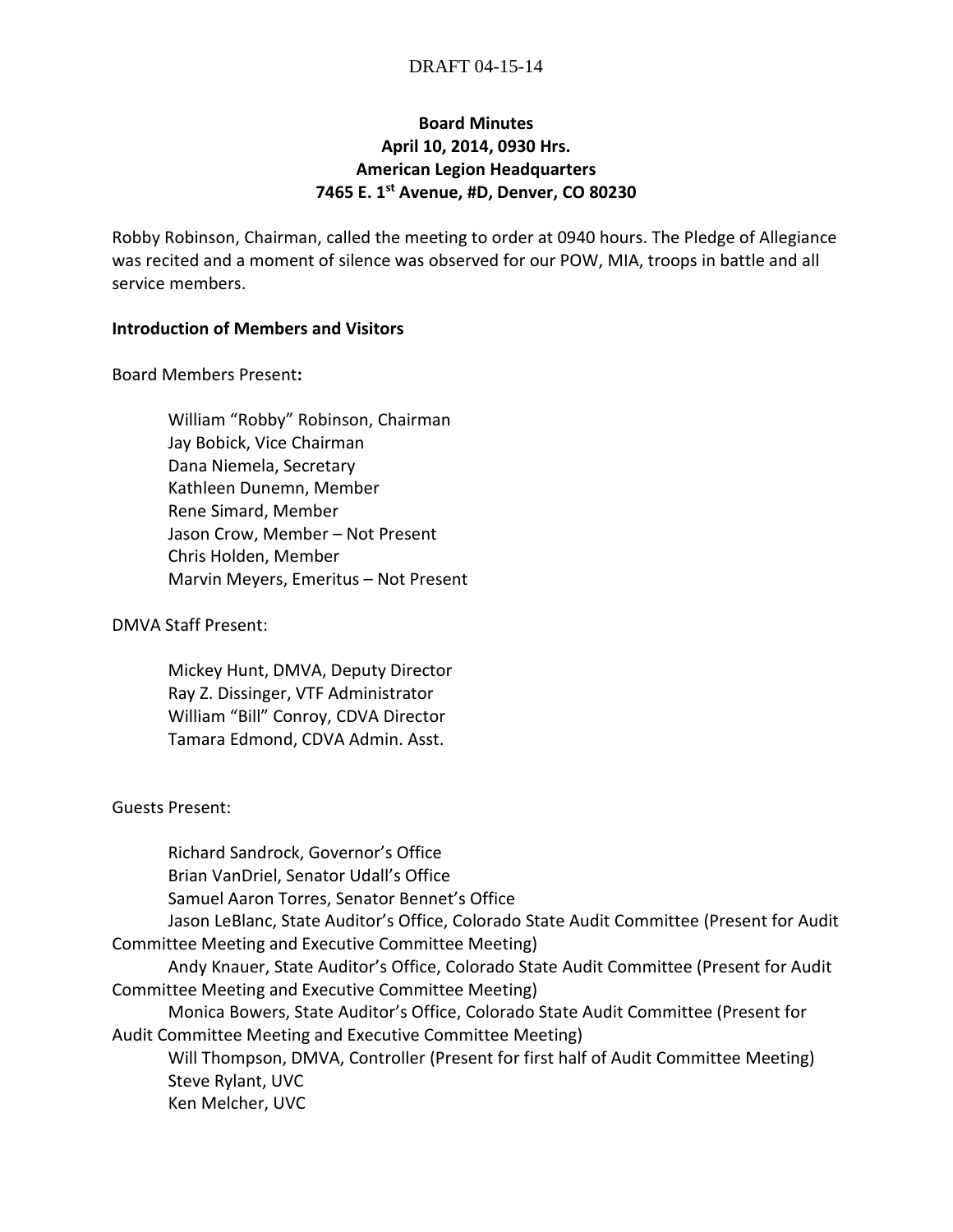# DRAFT 04-15-14

Bernie Rogoff, Aurora Veterans Commission Leanne Wheeler, Veterans Advocate, Wheeler Advisory Group

### **Approval of Minutes from March 13, 2014**

Unanimously accepted

### **Board Member Comments**

Robby Robinson: There is an audit of the Veterans Trust Fund ongoing as most of you are aware and Board Members and anyone who was present for the Audit Committee meeting may not discuss that until the report is released. We were late starting because of the Executive Session where we discussed the ongoing audit by the State. Tentatively, there will be a Legislative Audit Committee meeting either 2 June or 3 June at 9:00 o'clock largely dependent on General Edwards' schedule.

Chris Holden: Through the contacts that were made during the February CBVA meeting down in Colorado Springs, I have been invited to be a guest speaker at the Colorado Military Veterans and Spouses Employment Coalition for veterans and their spouses next week. This is a good opportunity to educate them a little bit about the Board and connect with veterans.

Kathleen Dunumn: No Comment

Rene Simard: No Comment

Dana Niemela: No Comment

Jay Bobick: As a Board Member, I would like to say thank you to everyone who supported the Annual UVC Banquet and awards. We really need all organizational support. We had it at the highest rank and many of you were there and thank you for being there.

#### **Public Comments Non-agenda Items**

Steve Rylant: On behalf of UVC, I also want to say thank you to everyone for support of the UVC banquet. UVC appreciates all the support from the Colorado Board of Veterans Affairs.

#### **Reports**

Governor's Office

Richard Sandrock: Today, I wanted to let you know there will be a wounded veteran's art exhibition. The realities of war documented in *The Joe Bonham Project: Drawing Stories of*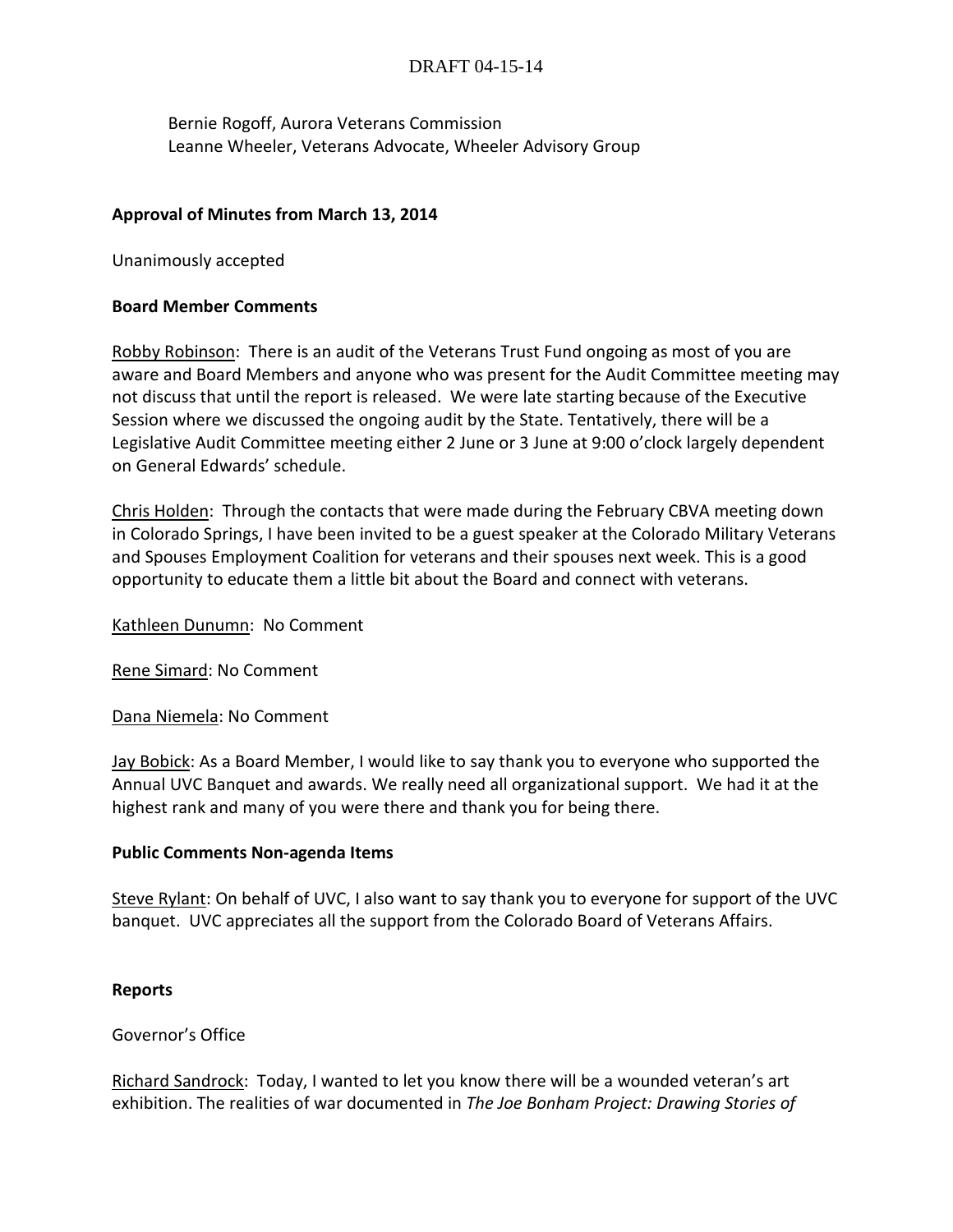*Wounded American Veterans*, the free art exhibit will begin at Anschutz Medical Center and run through June 12, 2014. I have been invited to make a speech and it will be open from 4:00pm through 7:00pm. On Monday, Katherine Wirkus from Senator Perlmutter's office will be presenting a POW Medal to Sergeant Frank Dechant of Arvada, CO, a WWII veteran who was captured during the Battle of the Bulge in Belgium. He was held in Germany for a year or so and he will be getting his medal next Monday, April 14, 2014.

Colorado Serves will hold their meeting next week in Alamosa. I want to say thank you to Bill Conroy who has done an excellent job of helping us reach out to County Veteran Service Officers and get their buy in. I don't think without your buy-in it would have been possible to accomplish very much.

The Governor's Office will start a new "Student Veteran Mentoring" statewide initiative that kicks off next week. It is specifically based on the "Boots to Suits" program initiated by Izzy Abbass. These mentors will all be Colorado CEO's, CIO's, and Executives. It is designed to help student veterans to take advantage of opportunities with CEO and corporations networks statewide. This is a very pilot group that we are starting out. Veterans need to be as polished as possible. The intent is to take these guys getting out of Buckley and Fort Carson. Initially to get the buy in with the CEOs, we have to have a polished products and I have been working heavily with Izzy. We will be kicking that off next Thursday, April 17, 2014.

The only other thing is, I used to be the over the homeless veterans issues, and now my priorities will cover all veterans issues. I have been elevated to Deputy Director and veterans' issues will be my priority as well as grant writing and fund raising. Al Salazar and the Governor have decided they would like to push veterans' issues more seriously and surprise they have a veteran working for them, so that will be my focus.

There are 29 veterans at Fort Lyon out of 121 folks present. That puts the number of veterans just under 25%.

#### DMVA

Mickey Hunt: The Department has several important bills going on in the legislature right now. The Military Relief Fund will expand the usage to include CO National Guard soldiers or airmen serving on State Active Duty. That passed out of committee. The Veterans Assistance Grant is out of committee and it is in the House. It is moving forward and is at Senate Appropriations today.

There is another requirement to do an economic impact study, an FTE to provide a contractor to do the study and it will provide us \$300,000. The economic impact study is used to educate legislatures and elected officials on the impact of military in the state of Colorado. Also, this provides information should there be a BRAC Commission (Base Realignment and Closure) in the future. Lastly, the fallen hero's license plate was expanded. Right now you can only get the fallen heroes license plate if a family member was killed while in theater and it will be expanded out if the veteran was killed while in training status.

\$4.6 M will be added on to the cemetery as part of the Long Bill. \$277,000 is in the Long Bill to add back into our O & M (Operations & Maintenance) the amount that was cut back in 2009 when we had to take a 2% cut. Also, there is an additional 1.5 FTE for additional help for the cemetery.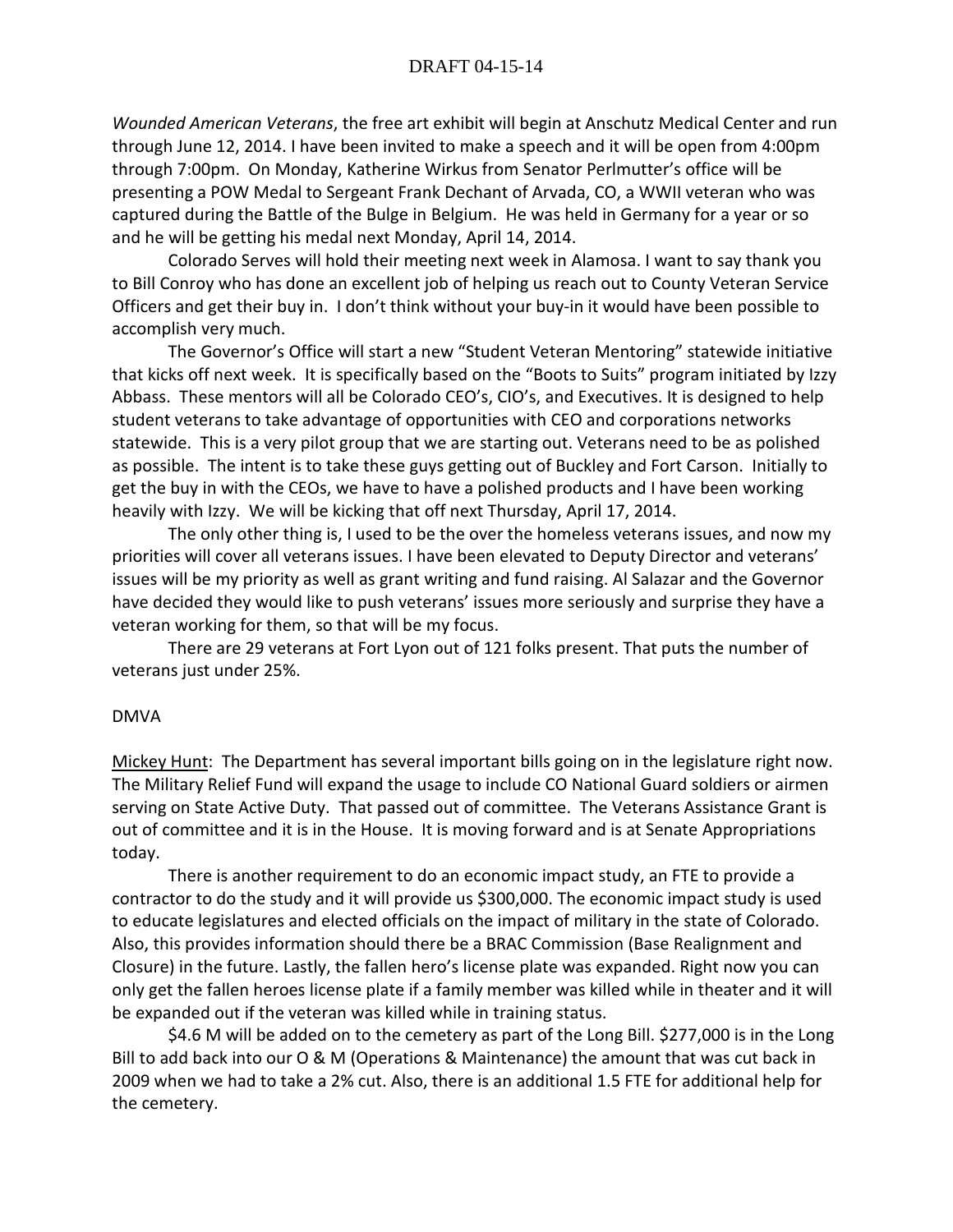There is testimony in the Senate in Washington D.C. about the cuts coming to the Army. Active Army units will be coming down to between 420-450 thousand. Army National Guard Units will be cut to 320 to 350 thousand. That is around a 25,000 cut. Army Reserves will be coming down from 200 thousand to 190 thousand.

The Military Ball will be 26 April 2014 and tickets will still be available for anyone who wants to attend. Colorado Serves held their meeting at Las Animas 2 weeks ago at Fort Lyon and the meeting will be in Alamosa next week. We will be meeting this afternoon. Our goal was to have a statewide summit but with the feedback we received from the regions, they would benefit more from holding regional meetings.

Jay Bobick: Mickey, we have been trying to get that fiscal note on the Veterans Assistance Grant removed. What is the latest on that?

Mickey Hunt: I don't know. They are in Senate Appropriations today. It should not be difficult to remove because the money is already in the Long Bill. Are there any more questions?

-There was discussion among Board Members about updating their CBVA Member Roster information. There was also a reminder to the Board members whose terms are expiring this year that their applications are due to reapply.

# Veterans Trust Fund

Ray Z. Dissinger: FY 2013-2014 \$800,000 with approximately \$500,000 accounted for, and \$100,000 out there and \$200,000 need to be used before the end of the fiscal year. I handed out a list of all the grant applications to the Board Members. The review committee meeting went through of all grant applications being considered and we are following guidelines provided in comments from the Audit Committee. If you would look at the grants during the upcoming month to see if you agree with what the grant review committee says. Also, if you have any questions or want a copy then send me an email: [ray.dissinger@dmva.state.co.us.](mailto:ray.dissinger@dmva.state.co.us) At the next meeting in May, you will be voting on the grant awards. If you need to be recused from the vote due to conflict of interest please let me know.

Robby Robinson: Is it possible to post it to the website because we have it all electronically? You sent me your spreadsheet.

Ray Z. Dissinger: Sure it will get posted to the website. Give me a call if you have any questions about the grants at (720) 250-1521.

Robby Robinson: The committee met and made recommendations on each grant. Now, individual Board Members acting as individuals will vote on the awards for each grant. They all have copies of the grants, there were forty of them. We will come back next meeting and we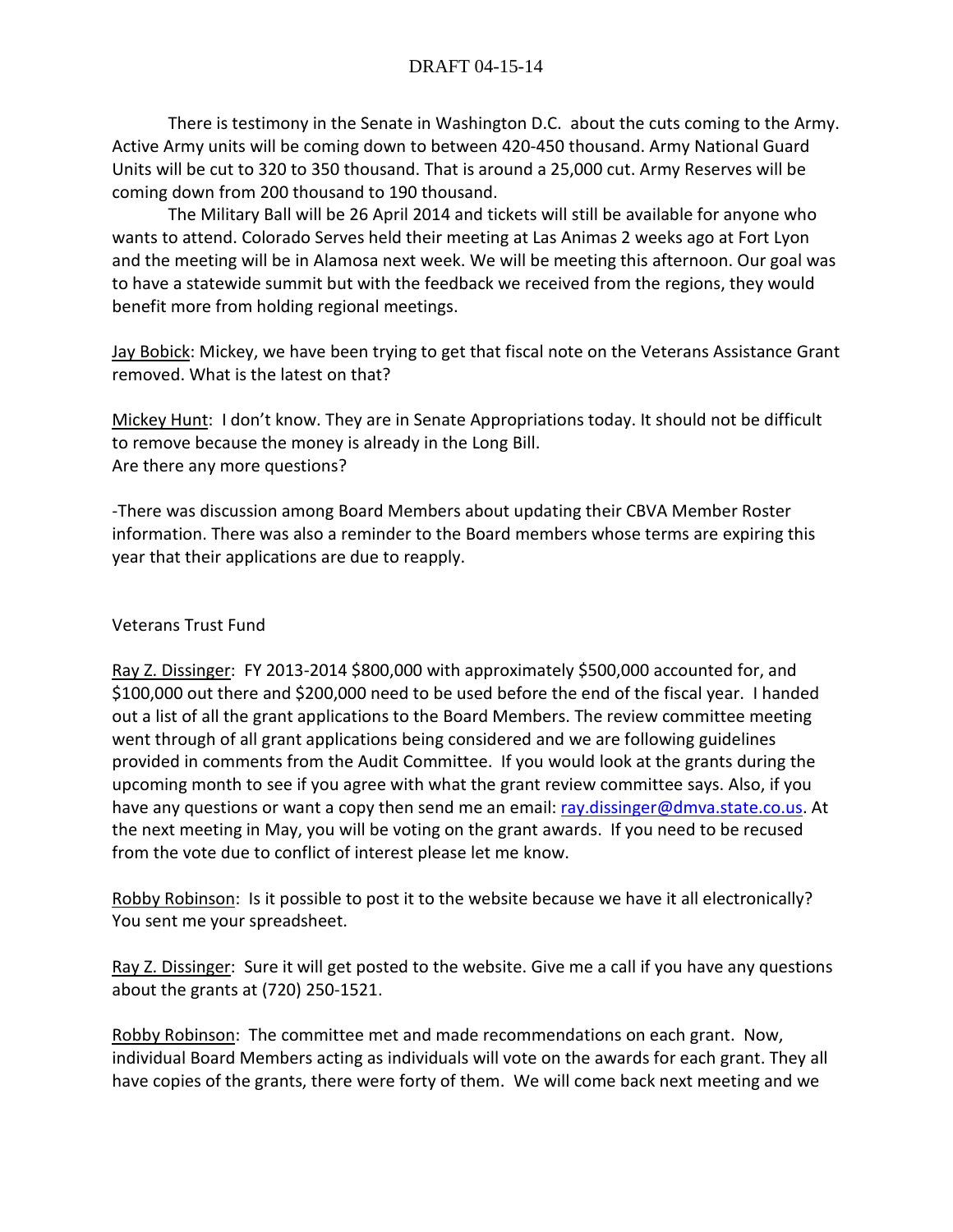will vote for each grant. We have to be careful about conflict of interest. The next meeting then is on May  $15<sup>th</sup>$  and it is open to the public.

Bernie Rogoff: Where is it stated that there are established criteria for submitting the grant applications?

Ray Z. Dissinger: It is on the website. Once again, give me a call if you have any questions at (720) 250-1521 or on my cell at (720) 732-4937. Does anyone have any questions?

Veterans Assistance Grant

Bill Conroy: We have one problem, but Richard has guaranteed that the money will be spent. We have our annual CVSO Training Conference coming up on April 22<sup>nd</sup> – April 25<sup>th</sup>. Dana and Kathleen both are going to attend and observe the conference.

Dana Niemela: I will be staying for the duration of the conference.

Bill Conroy: I would be remiss if I did not mention this. Thank you for the long over-due award from UVC. It was an honor to be recognized.

Jay Bobick: It was well-deserved.

Steve Rylant: I second that, it was well-deserved.

State Veteran Nursing Homes (State Veterans Community Living Centers)

General discussion about Community Living Centers

Jay Bobick: Pretty much all I was going to report was about the name change to Community Living Centers, so other than that are there any questions for me?

### **Discussion/Action**

VTF Grant Discussion

Robby Robinson: Any questions about the VTF Grants?

Ray Z. Dissinger: In the past, when they looked at the grants they went over each grant individually. If we group together like grants, then we can move through them a little quicker. If you have general questions then please ask me but if you have a specific question, then highlight the grant and we will address it as a group at the next meeting.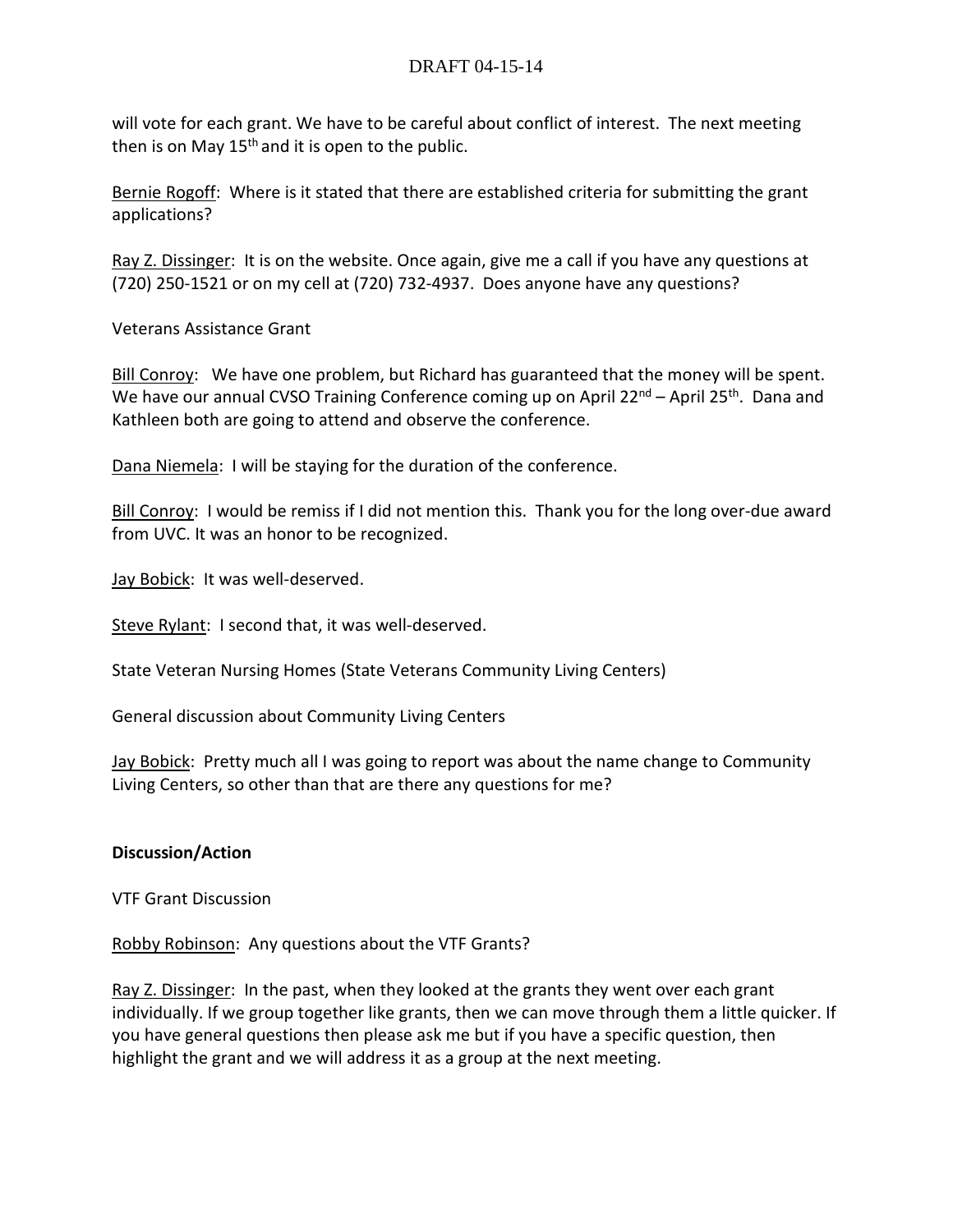Dana Niemela: Was there consideration to Veteran's Assistant Grant available to non-profit organizations knowing some of the organizations may be making an impact request for the Veterans Trust Fund?

Ray Z. Dissinger: That was taken into consideration.

Robby Robinson: For example on grant #17 there was a request for gazebos and locks, this was not considered

Ray Z. Dissinger: I contacted them to let them know.

Mickey Hunt: It is very important that Veteran's Trust Fund and Veterans Assistance Grant money are not going to the same organizations. I testified at the House Committee that the money did not go to the same organizations. I testified that money from one grant is not given to the same organizations from the other grant.

### VTF Committee Report

Robby Robinson: Rene or Kathleen, do you want to talk about the priorities used in consideration of grant recommendations? There was \$1.6M requested and 40 applicants and only approximately \$800,000 available.

Kathleen Dunumn: The process was similar to past years; I have served on the grant recommendation committee previously. Each proposal was reviewed individually because of not having enough money. We were not able to fully fund many of the proposals. Some of the people asked for twice as much as they had asked in previous years. As they were not yet spending that money, we took that into account. We also took into account the priority list and we talked through each of those priorities as a group for each and every proposal.

Robby Robinson: We also had to remove some things from some of the proposals because they did not fit the guidelines on the instructions of the grant application or specify what the money would be used for in the grant.

Rene Simard: I don't have that much to add, it was my first time to sit in on the grant review committee. I want to acknowledge Ray for putting all of that together. He made it very easy for us to go through each one of the proposals. The only other thing I would add is about those two new ones I had mentioned. We did not fully fund them because we did not have a lot of data. They were not real specific. A lot of times they wanted \$20K and they just listed that but did not list the details of how they would use it. Some met the criteria and it was the right thing to do to fund them. It was fair when they were asking for more. I think we were consistent in how we did that.

Robby Robinson: Just to restate, the past performance of the grant played a pretty big role in our decisions. What did you get last year? How much were you asking for this year? How was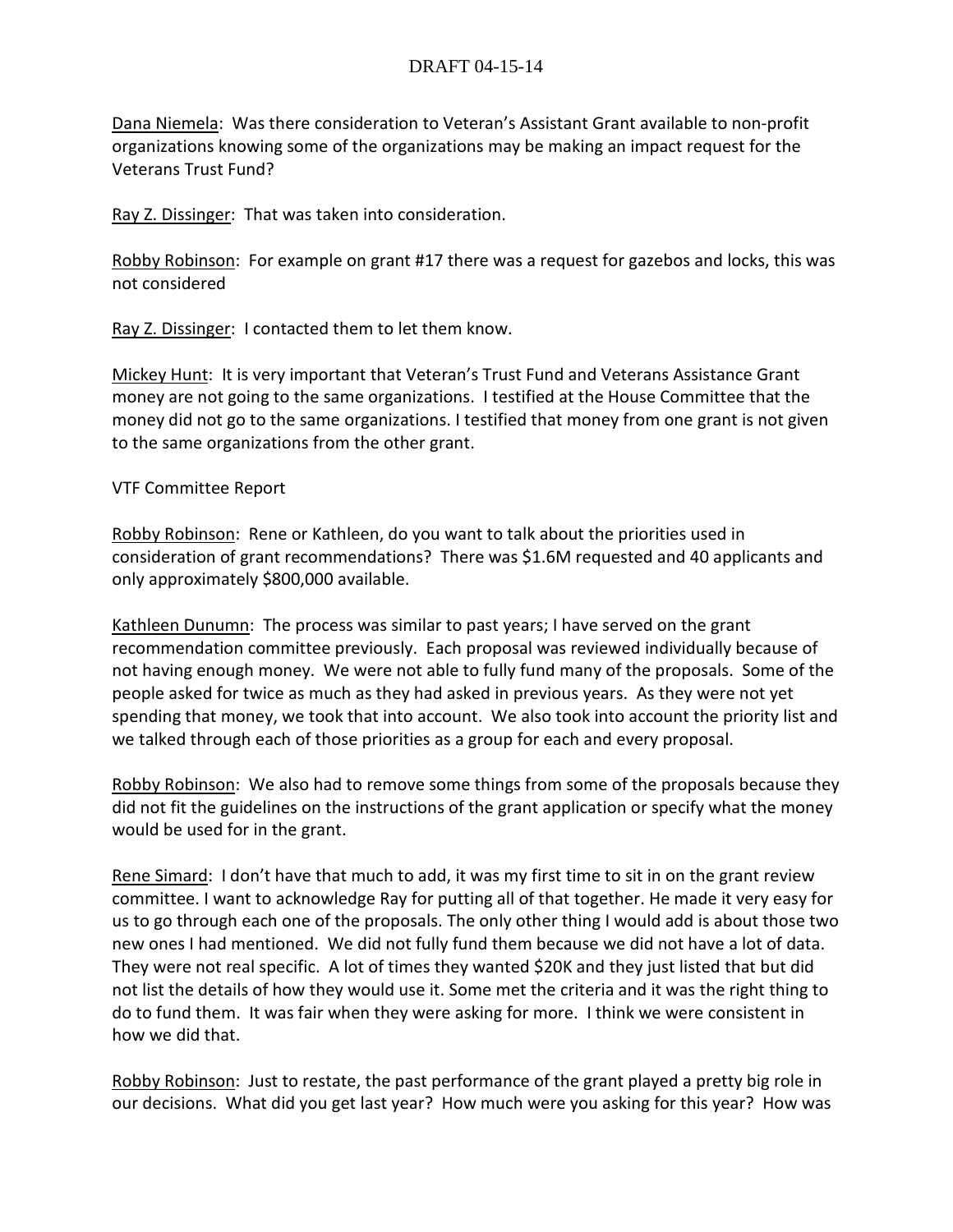the performance and if you were underperforming? If the year is three-quarters gone and you have more than half of the money not spent – it is not good. If it is a year program, then they were not utilizing their money. That kind of gives us a sense of (a) how it is administered and (b) the severity of the need. If you have three-quarters of your money and half the year is up, then the need must not be that great. I know that it is a bit subjective but with a lot of these organizations, we have 7 years or more of a track record to use for basing those decisions.

Bernie Rogoff: Do the organizations we fund or donate to, are they required to file an evaluation report or acknowledgement of what they have done?

Ray A. Dissinger: They are required to file four quarterly reports; however, we know what they are doing because I process the reimbursement and it specifically shows what they are spending the funds on. We do get data because we get reports generally back from them every two weeks.

Bernie Rogoff: They don't get all the money at once?

Ray Z. Dissinger: No, the maximum they can get is a quarter of the award. So every 90 days they must expend that. We review what they are spending and have them on a rolling account system so they are not without money.

Bernie Rogoff: May I ask then how they spend it in their program and how they are going to improve, and then do we review that improvement?

Ray Z. Dissinger: In subsequent years, those who were dependent on the grant to continue on, then we would ask them to let us know. But generally, the posts are depending on it, and that is something we need to look at and I will need to talk to the Board about it. One post used Bingo to raise money and they actually paid us back the grant money.

Rene Simard: I just want to add to it, in many cases where they asked for additional funds, they did not really say why they needed additional funds specifically. For example, they may have asked for \$20K increase but did not say why or even how they would use the money if awarded.

Ray Z. Dissinger: We had a couple of posts that were exemplary, they looked at their program and asked for less this year because in their area they would not be spending it and the Board looked at that very positively.

Steve Rylant: In the VFW Colorado case they normally requested \$75K because they expect it to take them through the year for veterans in dire straits. Last couple of years, you awarded them \$40K and they run out of that money in February about half-way through the year that is what I am told.

Ray Z. Dissinger: VFW Colorado, I will look it up for you, just give me a few minutes.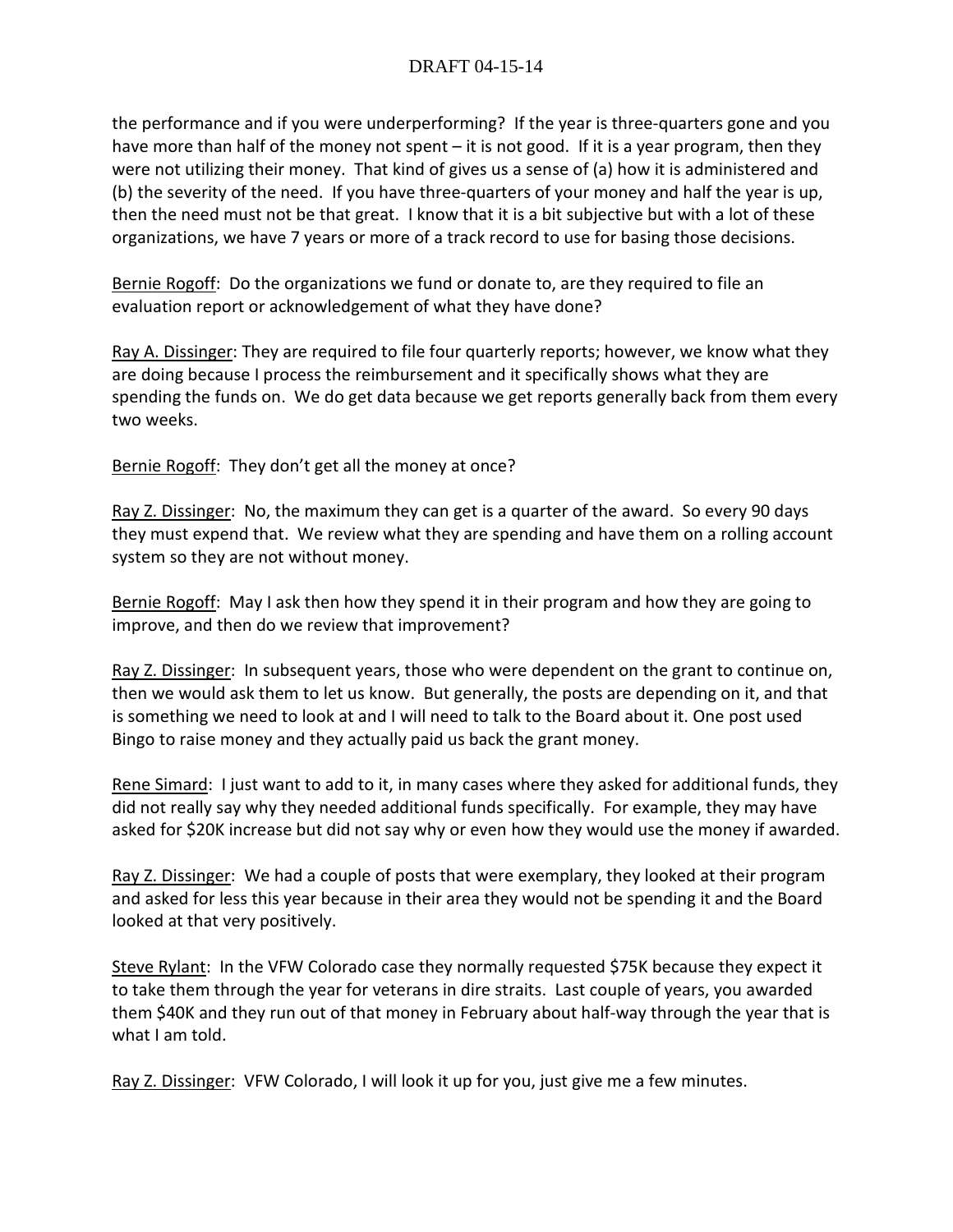Leanne Wheeler: As for full disclosure, this is probably a question for Bill or Richard. I am working with the VFW and American Legion in Fort Lyon. They are going to be applying for the Veterans Assistance Grant. I want to make sure I am not in conflict for what is already in the area. When is the end date for the submission for the Veterans Assistance Grant?

Ray Z. Dissinger: The deadline for applying for the Veterans Assistance Grant is 20 May.

Leanne Wheeler: There is support for veterans for when they come out of the black box and choose to stay in Las Animas. The VFW is looking to do job fairs and some other support.

Ray Z. Dissinger: I have the answer. The VFW Colorado up to a week ago, they had \$23,841.64 left out of the \$40,000 they were awarded. That is over half.

VTF Out of Cycle Procedure

Robby Robinson: We had a discussion last meeting about VTF out-of cycle procedures. The question was, "what if funds form VTF become available because they are not executed or if they have not signed the contract, or if they were not able to fulfill the contract. Jason suggested we have some sort of policy written down. For the Trust Fund Policy, I had a couple of suggestions as far as language.

*"During the year should additional funds become available or should funds not drawn from or executed by recipient, the Board may at the written request of the Colorado Division of Veterans Affairs, the cemetery, or the Colorado State Community Living Centers (SNH) reallocates these funds to one or more of these organizations*."

Dana Niemela: "At the written request of CDVA, the cemetery, or Community Living Centers," are we targeting specifically those three?

Robby Robinson: Yes. We are leaving out other service organizations and the reason for that is that if funds are identified in March, then there would not be time to execute another contract for other service organizations. In other words, I will work with Ray and I will run it by the Board.

Ray Z. Dissinger: When we work with other veterans service organizations we would have to abrogate the current contract so it makes it less and then we would have to execute another contract and it would be extremely short to be executed. We have to enter it into the system by the state.

Report from Senator Udall's Office

Brian VanDial: At Senator Udall's Office, we have been very concerned about the process for obtaining VA identification cards. Primarily because it was like it was designed to keep people out of the system rather than let them in. We have two concerns. First, homeless vets do not have to have photo identification now because the VA can do knowledge-based authentication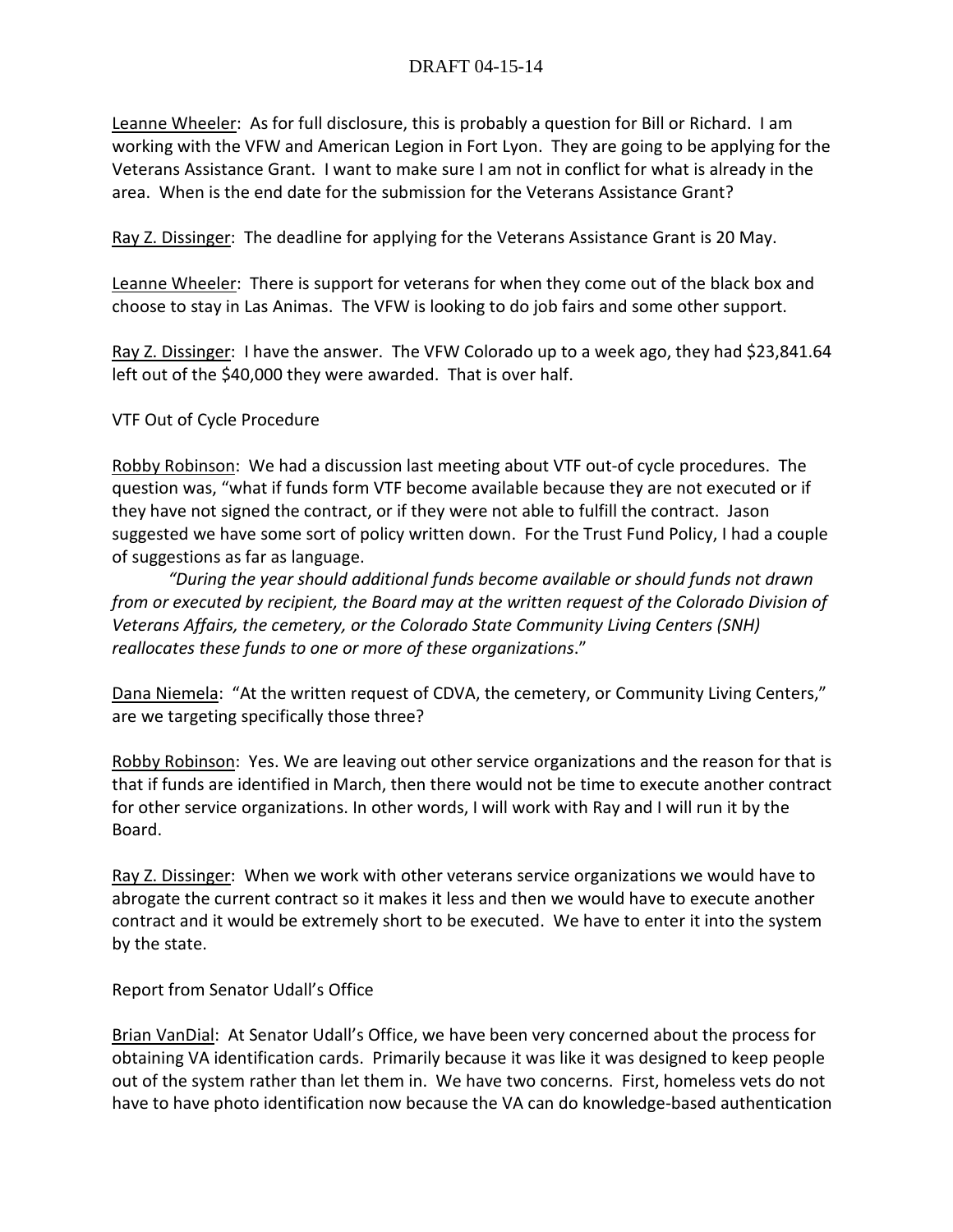with questions about a veterans DD214. Second, the original plan called for two visits to the VA. The first visit the veteran would have to apply to be authenticated and on the second visit they would have their photo taken two weeks later. That is a huge concern for rural veterans.

# Report from Senator Bennet's Office

Samuel Aaron Torres: I was looking at the Army Tattoo Policy and how that will impact us. Has anybody seen a PowerPoint on that or a factsheet, because I was looking at Army regulations and it would be helpful to have a free-flowing PowerPoint to summarize the policy? Our office is looking at the VA backlog.

Senator Bennet in recent hearing at the Senate spoke movingly about being a part of the Fort Carson Naturalization Ceremony. He wants to recognize soldiers that have served our country and want their citizenship.

Bill Conroy: If you are talking to the VA, can you ask them how long it will take to get a claim scanned in?

Samuel Aaron Torres: From a recent report, the VA is now 82% paperless.

Bill Conroy: Let me clarify what I am asking. For example, I come in to file a claim. It is paperless. It is sent to Kentucky to be scanned in. They are saying the claim will be back in a couple of weeks, it is taking months before it pops up in virtual where people can work it. Therefore, the timeline it takes to complete a claim does not start until it shows up in virtual, adding months to the claim processing time.

Samuel Aaron Torres: Okay, I will check.

Leanne Wheeler: The Senator hosted a Women's Leadership Forum last fall. There was supposed to be a work product that came out of that and I am the only one who did not see it. A couple of weeks ago there was an invitation to attend the Patent Office seminar and are they hiring veterans for that office?

Samuel Aaron Torres: I know the Patent Office is hiring and they are giving preference to veterans.

Ken Melcher: I am working with Colorado Department of Transportation (CDOT) on rural transportation needs. I know how many of the DAV vans they have but I want to know how many vans the Veterans Trust Fund has bought? I have no idea on how many vans VTF bought and where they are located. There is a grant but it only applies to counties with less than 7 people per square miles. Any authorized VSO could apply but it has to be in the low density counties.

Robby Robinson: Do you need to know the location and the number of vans?